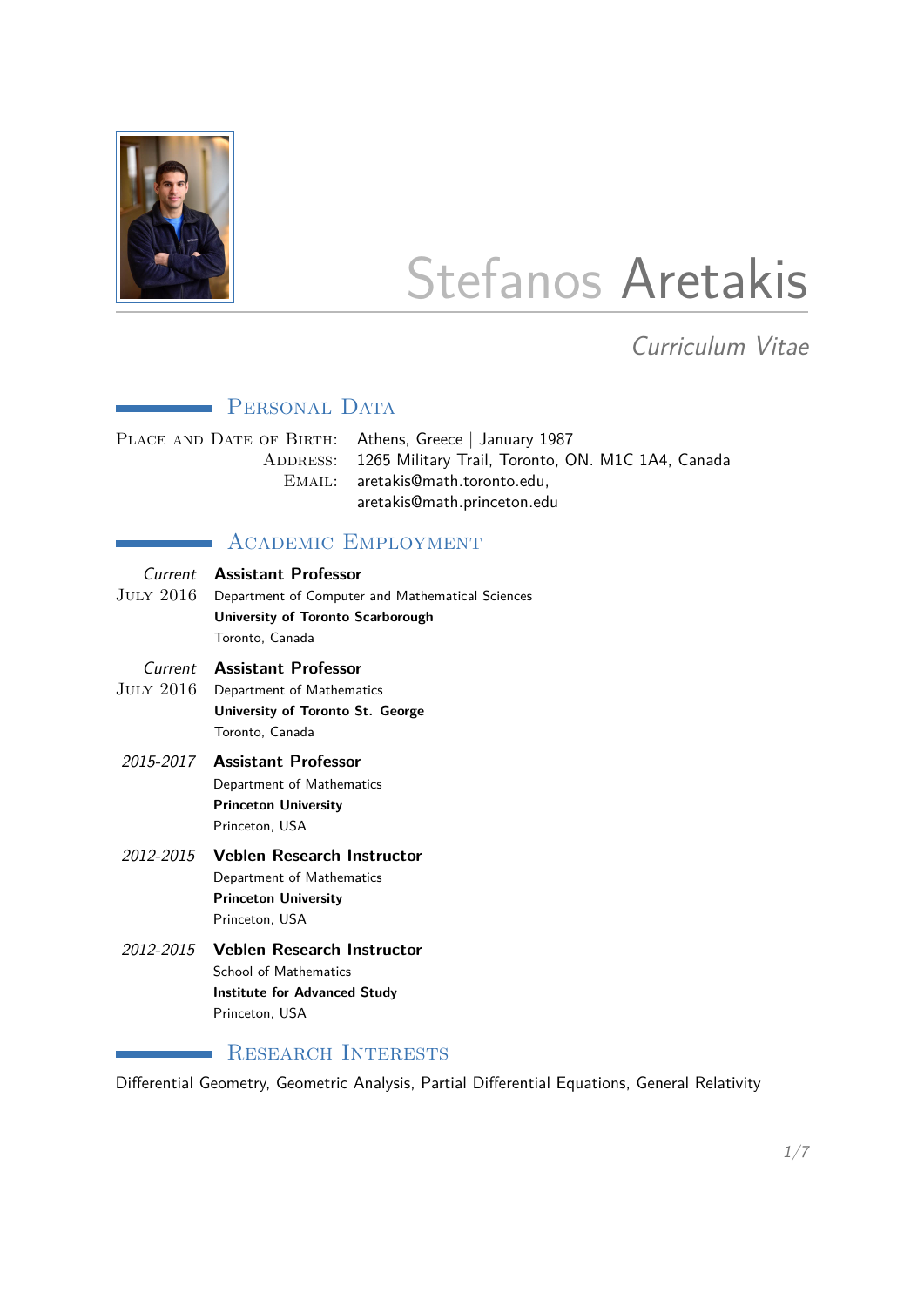#### **EDUCATION**

|           | <b>Ph.D.</b> University of Cambridge, UK                                               |
|-----------|----------------------------------------------------------------------------------------|
| 2008-2012 | Advisor: Professor Mihalis Dafermos                                                    |
|           | Thesis title: "Stability and instability of evolution equations in general relativity" |

- **M.A.St. University of Cambridge**, UK
- 2006-2007 Advisor: Professor Peter Johnstone Thesis title: "Synthetic Differential Geometry"
	- **B.A. University of Patras**, Greece
- 2004-2006 Final result: 10/10

#### GRANTS & AWARDS

- 2018–2022 Early Research Award, Ontario MRIS, C\$190*,* 000
- 2017–2022 NSERC Grant Award 06103, C\$150*,* 000
- 2017–2019 Connaught New Researcher Fellowship, C\$10*,* 000
- 2016 Papastratou Prize in Geometry, Academy of Athens, C\$4*,* 500
- 2016–2020 University of Toronto, Start-up Grant
- 2016–2019 NSF Grant Award DMS–1600643, \$176*,* 000
- 2016–2020 Alfred P. Sloan Research Fellowship, \$55*,* 000
- 2015–2016 Princeton University, Start-up Grant
- 2013–2016 NSF Grant Award DMS–1265538, \$148*,* 000
- 2012–2015 Member of the Institute for Advanced Study, NJ, USA
- 2012–2015 Princeton University, Instructor Research Grant
- 2012–2015 Institute for Advanced Study, Instructor Research Grant
- 2008–2012 Cambridge University, Student Research and Travel Grant

# PH.D. STUDENTS

- 2017–2022 Marios Apetroaie
- 2017–2022 Eva Politou

 $\sim 10^{11}$ 

2017–2022 Eric Massoud

# POST-DOCTORAL SUPERVISION

2017-2020 Stefan Czimek

# RESEARCH PUBLICATIONS

- 1. (joint with Y. Angelopoulos and D. Gajic) Price's law for all angular frequencies, in preparation
- 2. (joint with Y. Angelopoulos and D. Gajic) Scattering theory for the wave equation on extremal black holes, preprint
- 3. (joint with Y. Angelopoulos and D. Gajic) Global existence and asymptotic blow-up for non-linear wave equations on extremal black holes, preprint
- 4. (joint with Y. Angelopoulos and D. Gajic) Horizon hair of extremal black holes and measurements at null infinity, **Physical Review Letters 121**, 131102 (2018) (Article selected to be a PRL Editors' Suggestion)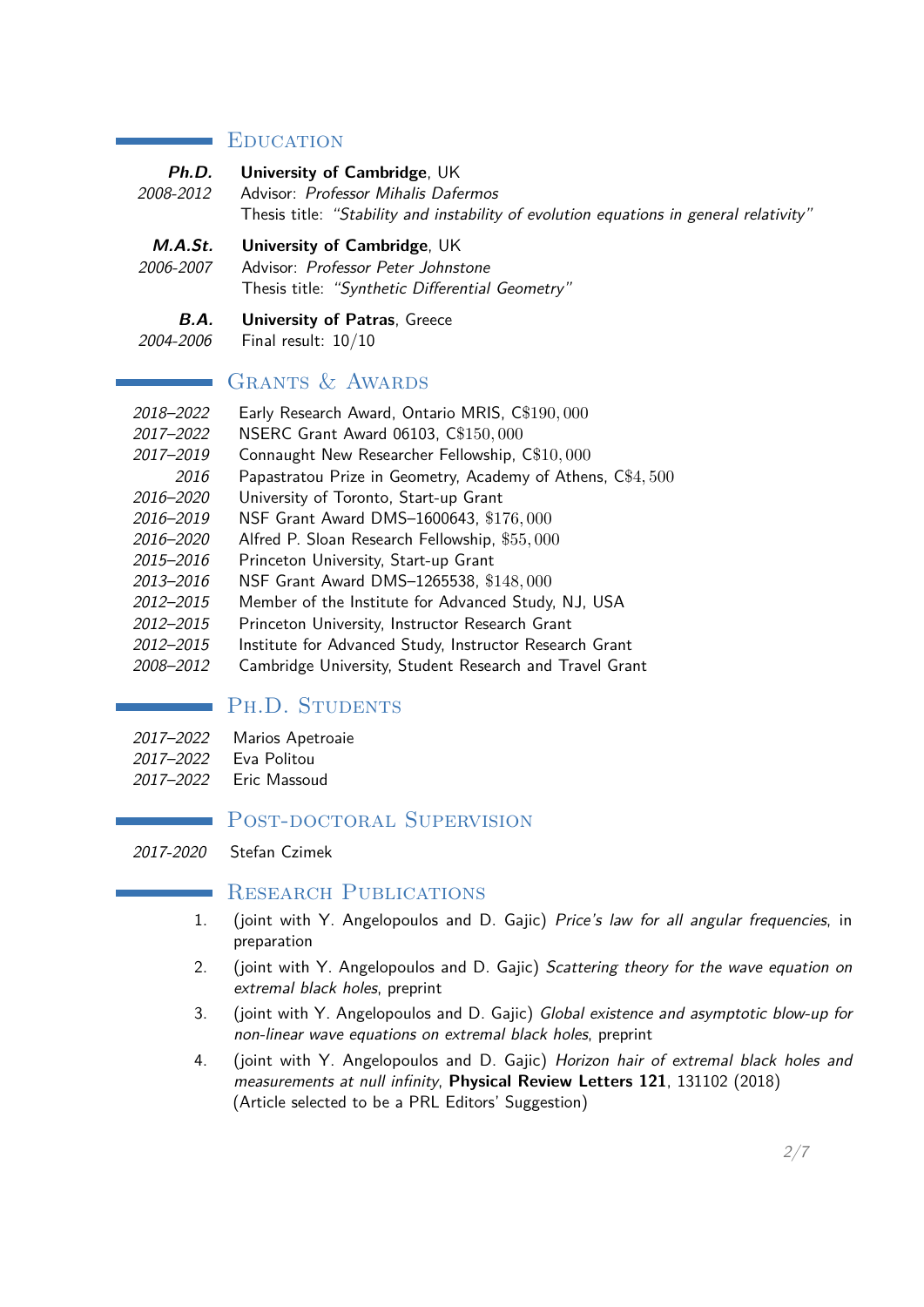- 5. (joint with Y. Angelopoulos and D. Gajic) Late-time asymptotics for the wave equation on extremal Reissner–Nordström backgrounds, submitted, arXiv:1807.03802, 96 pages
- 6. (joint with Y. Angelopoulos and D. Gajic) Asymptotics for scalar perturbations from a neighborhood of the bifurcation sphere, **Classical and Quantum Gravity 35** (2018), arXiv:1802.05692, 31 pages
- 7. (joint with Y. Angelopoulos and D. Gajic) Logarithmic corrections in the asymptotic expansion for the radiation field along null infinity, to appear in the **Journal of Hyperbolic Differential Equations**, arXiv:1712.09977 (2017), 30 pages
- 8. (joint with Y. Angelopoulos and D. Gajic) Late-time asymptotics for the wave equation on spherically symmetric, stationary spacetimes, **Advances in Mathematics 323** (2018), 529–621, arXiv:1612.01566
- 9. (joint with Y. Angelopoulos and D. Gajic) A vector field approach to almost-sharp decay for the wave equation on spherically symmetric, stationary spacetimes, to appear in **Annals of PDE**, arXiv:1612.01565
- 10. (joint with Y. Angelopoulos and D. Gajic) Asymptotic blow-up for a class of semilinear wave equations on extremal Reissner–Nordström spacetimes, arXiv:1612.01562
- 11. (joint with Y. Angelopoulos and D. Gajic) The trapping effect on degenerate horizons, **Annales Henri Poincaré 18** (2017), 1593–1633, arXiv:1512.09094
- 12. The characteristic gluing problem and conservation laws for the wave equation on null hypersurfaces, **Annals of PDE 3** (2017), 58 pages, arXiv:1310.1365
- 13. On a foliation-covariant elliptic operator on null hypersurface, **International Mathematics Research Notices 15** (2015), 6433–6469
- 14. Nonlinear scalar instability on extremal black holes, **Physical Review D 87** (2013), 084052
- 15. A note on instabilities of extremal black holes under scalar perturbations from afar, **Classical and Quantum Gravity 30** (2013) 095010 (Article selected to be one of the journal's Highlights for 2012–2013)
- 16. Horizon instability of extremal black holes, **Advances in Theoretical and Mathematical Physics 19** (2015), 507–530
- 17. Decay of axisymmetric solutions of the wave equation on extreme Kerr backgrounds, **Journal of Functional Analysis 263** (2012), 2770–2831
- 18. Stability and instability of extreme Reissner–Nordström black hole spacetimes for linear scalar perturbations I, **Communications in Mathematical Physics 307** (2011), 17–63
- 19. Stability and instability of extreme Reissner–Nordström black hole spacetimes for linear scalar perturbations II, **Annales Henri Poincaré 8** (2011), 1491–1538
- 20. The wave equation on extreme Reissner–Nordström black hole spacetimes: stability and instability results, http://arxiv.org/abs/1006.0283, 117 pages

#### **B**ooks

1. Dynamics of Extremal Black Holes , **SpringerBriefs in Mathematical Physics**, Springer (2018), 131 pages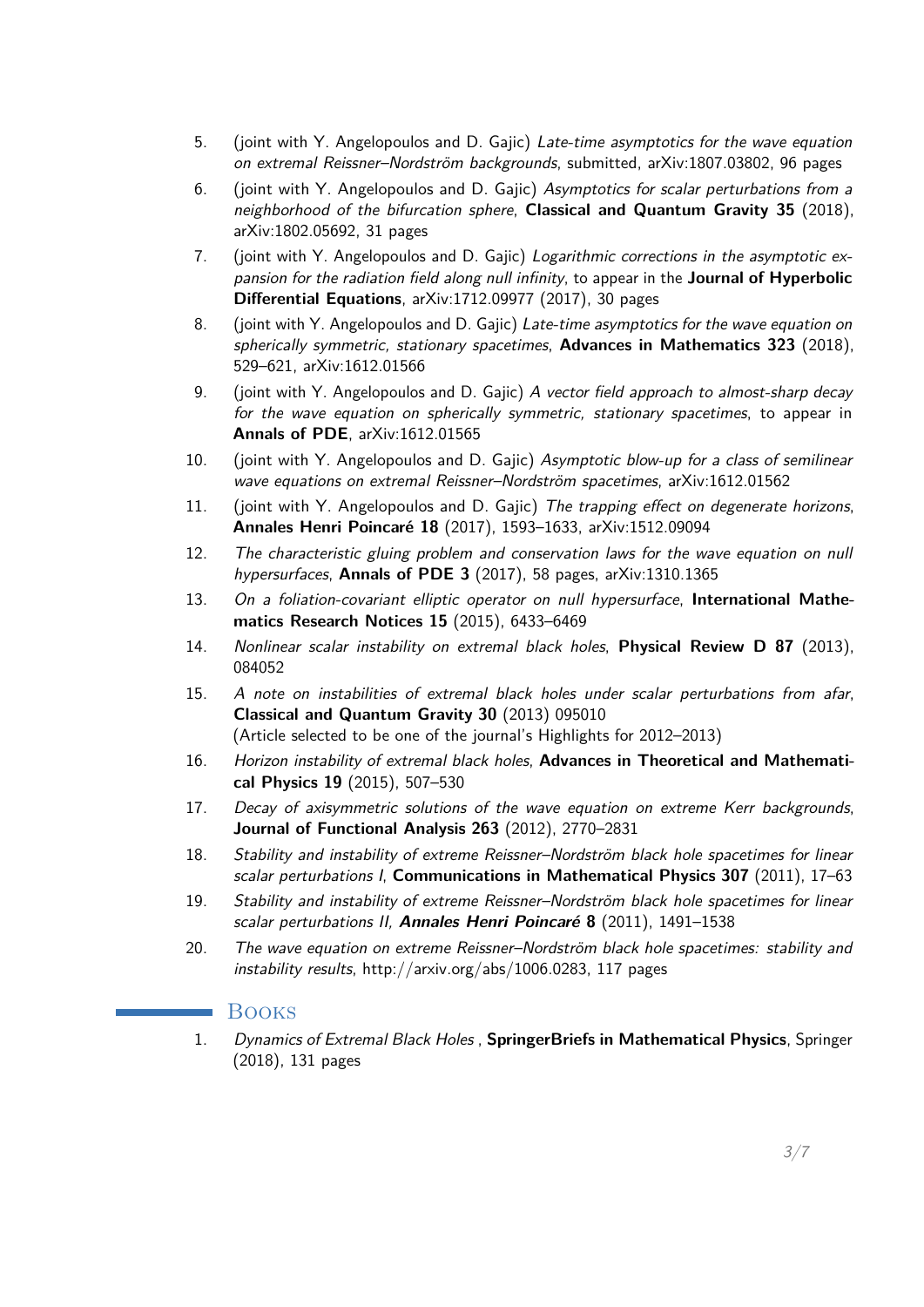# BOOK CHAPTERS

1. (Joint with Igor Rodnianski) Global behaviour of solutions to Einstein's equations, General Relativity and Gravitation, **Cambridge University Press** (2015)

# Invited Talks

- 1. Program in Advances in Computational Relativity, ICERM-Brown University, Providence, Fall 2020
- 2. General Relativity, Geometry and Analysis program, Institut Mittag-Leffler, Sweden, Fall 2019
- 3. The 11th IMACS International Conference, University of Georgia, GA, USA, April 17–19, 2019.
- 4. Theoretical and Mathematical Physics Seminar, City College of New York, NYC, USA, April 12, 2019.
- 5. The Gravity Initiative Inaugural Meeting, Princeton University, NJ, USA, March 6–8, 2019.
- 6. Colloquium Talk, University of Cyprus, Nicosia, Cyprus, September 12, 2018
- 7. Workshop in mathematical general relativity, Oberwolfach, Germany, August 5–11, 2018
- 8. International Congress in Mathematical Physics, Montreal, Canada, July 23–28, 2018
- 9. International Conference on Topology and its Applications, Nafpaktos, Greece, July 7–11, 2018
- 10. Marcel Grossman Meeting- MG15, Rome, Italy, July 1–7, 2018
- 11. First Congress of Greek Mathematicians, Athens, Greece, June 25–30, 2018
- 12. Summer school in analysis, MIT, Boston, June 10–21, 2018
- 13. Conference on mathematical general relativity, Institute Henri Poincaré, May 28–June 1, 2018
- 14. AMS Meeting, Northeastern University, Boston, April 21–22, 2018
- 15. Geometric analysis seminar, University of Athens, Greece, February 23, 2018
- 16. Joint AMS and MAA conference, San Diego, California, January 10–13, 2018
- 17. Conference on PDEs, King's College London, London, UK, January 8–11, 2018
- 18. Colloquium Talk, University of Toronto, Toronto, October 11, 2017
- 19. Workshop in Mathematical GR, Central China Normal University, China, August 5–15, 2017
- 20. 24*th* summer school in non-linear dynamics and complexity, Volos, Greece, July 12–22, 2017
- 21. Analysis seminar talk, University of Patras, Greece, July 2017
- 22. Conference in Hamiltonian Dynamics, Moscow, Russia, June 15, 2017
- 23. Colloquium Talk, Hellenic Mathematical Society, Patras, Greece, June 12 2017
- 24. Atlantic General Relativity Workshop, St Jonh's, Canada, May 29–June 2, 2017
- 25. Conference of the black hole initiative, Harvard University, May 8–9, 2017
- 26. Fields symposium and colloquium talk, Fields Institute, Toronto, March 31, 2017
- 27. Canadian Mathematical Society 2016 Meeting, December 2–5, 2016
- 28. Analysis seminar, Rutgers University, November 1, 2016
- 29. Analysis seminar, National Technical University, Athens, Greece, September, 2016
- 30. Clay Institute and LMS Research School, Lecture, Reading, UK, July 6, 2016
- 31. Department Colloquium, Haverford College, April 18, 2016
- 32. AMS meeting, Stony Brook University, March 19–20, 2016
- 33. Complex Geometry Seminar, Columbia University, February 18, 2016
- 34. Department Colloquium, University of Toronto, January 14, 2016
- 35. Conference in Mathematical General Relativity, TSIMF, Sanya, China, January 5–9, 2016
- 36. Department Colloquium, UPenn, December 11, 2015
- 37. Analysis seminar, UPenn, October 14, 2015
- 38. Mathematical Aspects of General Relativity, Oberwolfach, July 12–18, 2015
- 39. Equadiff Conference, Lyon, France, July 6–10, 2015
- 40. International Conference in General Relativity, University of Toronto, Fields Institute, June 1–12,
- 41. Mathematics Undergraduate Colloquium, Princeton University, February 11, 2015
- 42. Analysis seminal, UCLA joint with Caltech, Los Angeles, February 6, 2015
- 43. Mathematical Problems in GR, Simons Center for Geometry and Physics, Stony Brook, Jan. 19–23, 2015
- 44. Department Colloquium, University of Toronto, January 8, 2015
- 45. Department Colloquium, Reading University, UK, November 3, 2014
- 46. International Conference in Topology and its applications, Greece, July 4–7, 2014
- 47. Analysis seminar, Reading University, UK, January 17, 2014
- 48. Workshop in non-linear wave equations, Oxford University, UK, January 12, 2014
- 49. Initial Data and Evolution Problems in GR, MSRI Workshop, Berkeley, November 18, 2013
- 50. New York General Relativity seminar, Columbia University, CUNY, SUNY, November 8, 2013
- 51. General Relativity seminar, Princeton University, October 8, 2013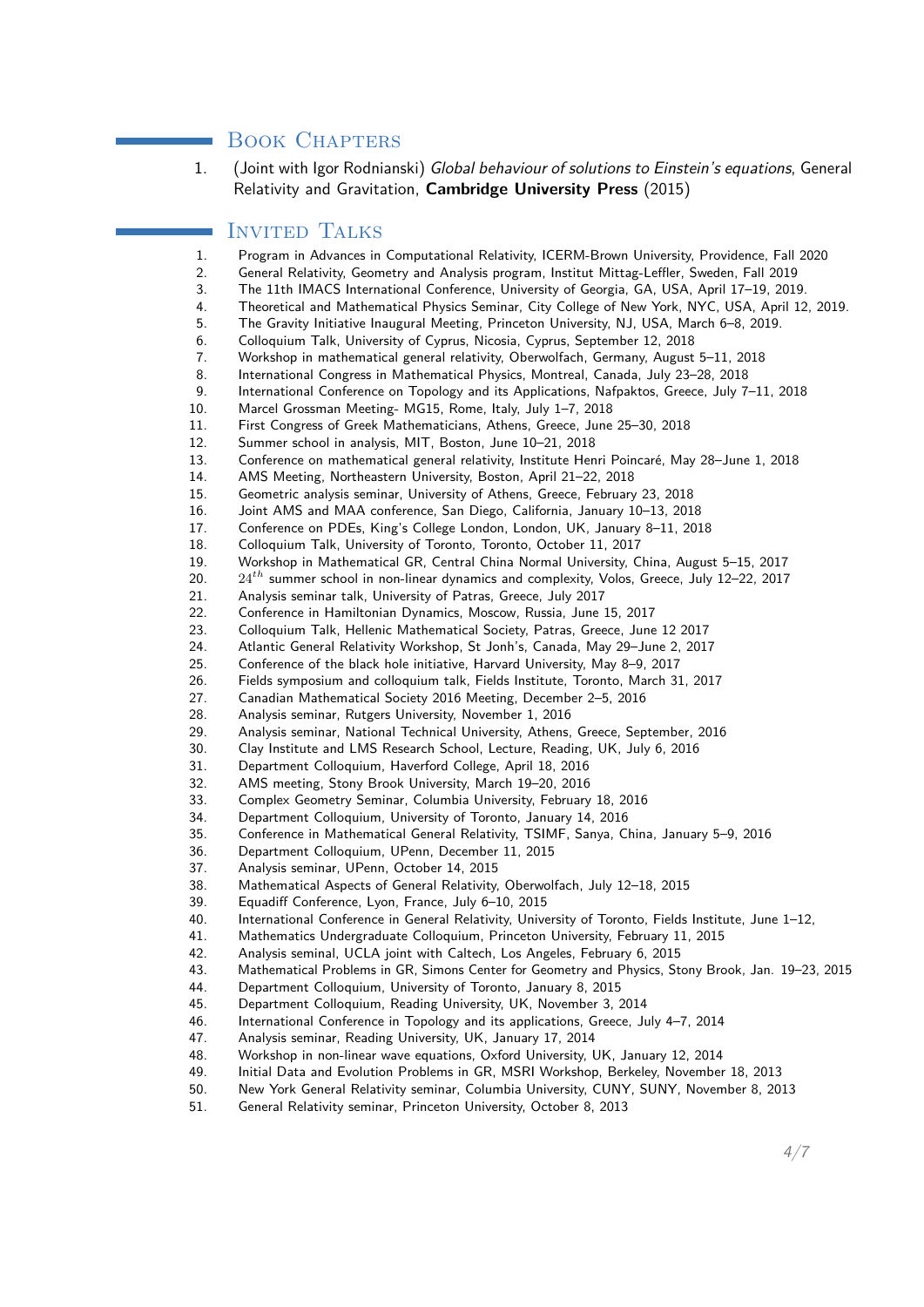- 52. Postdoctoral Talks, Institute for Advanced Study, September 24, 2013
- 53. Analysis seminar, Princeton University, September 16, 2013
- 54. Theoretical physics seminar, King's College London, May 30, 2013
- 55. Conference on nonlinear wave equations, Paris, May 22–24, 2013
- 56. Analysis seminar, Johns Hopkins University, March 4, 2013
- 57. Analysis seminar, University of Pennsylvania, February 26, 2013
- 58. Analysis seminar, University of Toronto, February 1, 2013
- 59. FRG Workshop on Relativity, University of Miami, December 18–21, 2012
- 60. General Relativity seminar, Columbia University, New York, September 28, 2012
- 61. Postdoctoral Talks, Institute for Advanced Study, September 25, 2012
- 62. Mathematical Aspects of General Relativity, Oberwolfach, Jul. 29–Aug. 4, 2012
- 63. 13*th* Marcel Grossmann Meeting, Stockholm, July 1–7, 2012
- 64. Recent Developments in Gravity, Chania, Greece, June 20–23, 2012
- 65. Workshop on Relativity, University of Miami, January 11–14, 2012
- 66. Analysis seminar, MIT, December 13, 2011
- 67. General Relativity seminar, Princeton University, December 9, 2011
- 68. "Do we understand gravity?", IOP Meeting, London, September 16, 2011
- 69. General Relativity seminar, DAMTP, University of Cambridge, May 13, 2011
- 70. PDE seminar, Trinity College of Dublin, April 1, 2011
- 71. PDE seminar, Max Planck Institute, Berlin, February 21, 2011
- 72. Seminar in Mathematical Physics, FORTH/ICE-HT, Greece, January 26, 2011
- 73. PDE seminar, University of Cambridge, November 10, 2010
- 74. Seminar in Euclidean Geometry, University of Birmingham, April 12, 2010
- 75. Geometry seminar, University of Patras, September 10, 2009

#### CONFERENCE PARTICIPATION

- 1. Analysis, PDE's, and Geometry, Princeton University, January 26–29, 2016
- 2. Current Topics in Mathematical physics, Aarhus, July 26–31, 2010
- 3. Nonlinear PDE and Free Boundary Problems, Warwick, 2009
- 4. Evolution Equations, Clay Summer School, Zurich, 2008
- 5. International Congress of Mathematicians (ICM), Spain 2006
- 6. International Conference in Topology and its Applications, Greece 2006

#### SYNERGESTIC ACTIVITIES

- { Co-organizer of "Advances in Computational Relativity" semester program at ICERM/Brown University, Fall 2020, Providence, Rhode Island, USA
- { Co-organizer of Summer School on Mathematical General Relativity and the Geometric Analysis of Waves of Fluids, June 11-22, 2018, MIT, USA
- o Graduate Committee Member, University of Toronto
- { Co-organizer of Princeton Analysis Seminar
- **o** Graduate Committee Member, Princeton University
- { Co-organizer of 2016 LMS–CMI Summer School, July 4-8 2016, Reading University, UK
- { Geometry Festival Conference Co-organizer, April 8-10 2016, Princeton University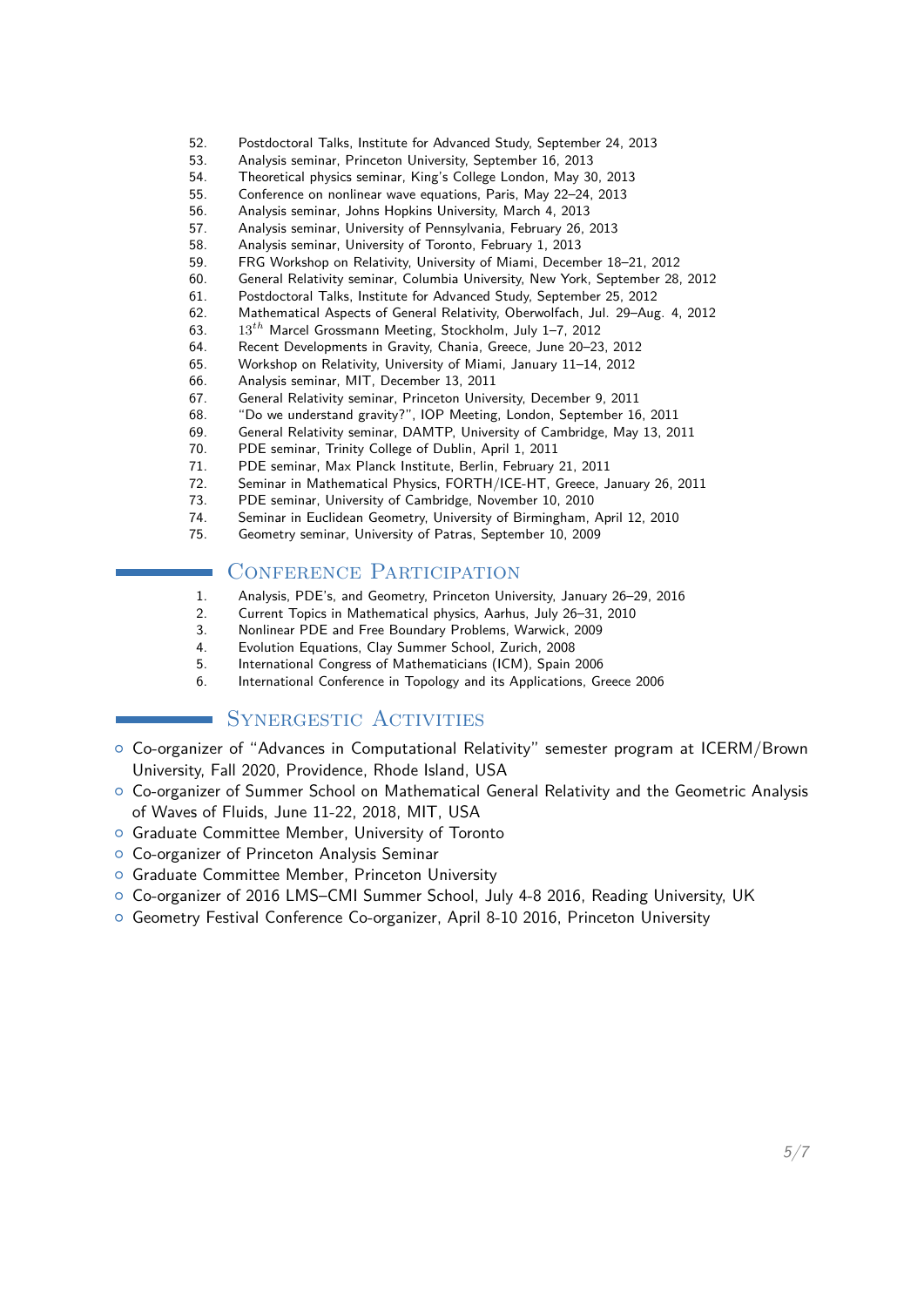#### **TEACHING**

| General Relativity (graduate course), University of Toronto               |
|---------------------------------------------------------------------------|
| Geometric Analysis and Relativity, University of Toronto                  |
| Introduction to Combinatorics, University of Toronto                      |
| General Relativity (graduate course), University of Toronto               |
| Introduction to Combinatorics, University of Toronto                      |
| Calculus for Management II, University of Toronto                         |
| General Relativity (graduate course), University of Toronto               |
| Intoduction to Combinatorics, University of Toronto                       |
| Analysis MAT 215, Princeton University                                    |
| Linear Algebra MAT 202, Princeton University                              |
| Linear Algebra MAT 202, Princeton University                              |
| General Relativity (graduate course), Columbia University                 |
| Linear Analysis, Linear Algebra, Analysis II, University of Cambridge     |
| Geometry of Curved Spaces, Differential Geometry, University of Cambridge |
| Hyperbolic Differential Equations, CCA, University of Cambridge           |
| Linear Analysis, Linear Algebra, Analysis II, University of Cambridge     |
| Linear Analysis, Linear Algebra, Analysis II, University of Cambridge     |
| Linear Analysis, Linear Algebra, Analysis II, University of Cambridge     |
|                                                                           |

# Undergraduate Supervision

- 2018 Samantha Hergott (University of Toronto)
- 2017 Taylor Esch, Schinella D'Souza, Nikolai Meek (University of Toronto)
- 2017 Daerian Dilkumar, Vrund Vyas (University of Toronto)
- 2016 Efthymios Prappas (Princeton University)
- 2014 Jeffmin Lin (Princeton University)
- 2012 Laurent Cote (Princeton University)

#### Masters Supervision

- 2017 Eric Massoud (University of Toronto)
- 2017 Ahmed Ellithy (University of Toronto)

#### **SCHOLARSHIPS**

- Fall 2012 Visiting Scholar, Columbia University, New York
- Fall 2012 General Relativity & Analysis at Princeton (GRAP) Scholar
- 2008–2012 Bodossaki Scholarship, University of Cambridge, UK
- 2006–2007 Vergiottis Scholarship, University of Cambridge, UK
- 2005-2007 Vardinogiannis Scholarship, University of Patras, Greece
- 2004-2006 IKY Scholarship, University of Patras, Greece

# JOURNAL REFEREE

Annals of Mathematics, Annals of PDEs, Duke Journal, ARMA, Communications in Mathematical Physics, Classical and Quantum Gravity, Annales Henri Poincaré, International Mathematical Research Notices, Journal of EMS, Letters in Mathematical Physics